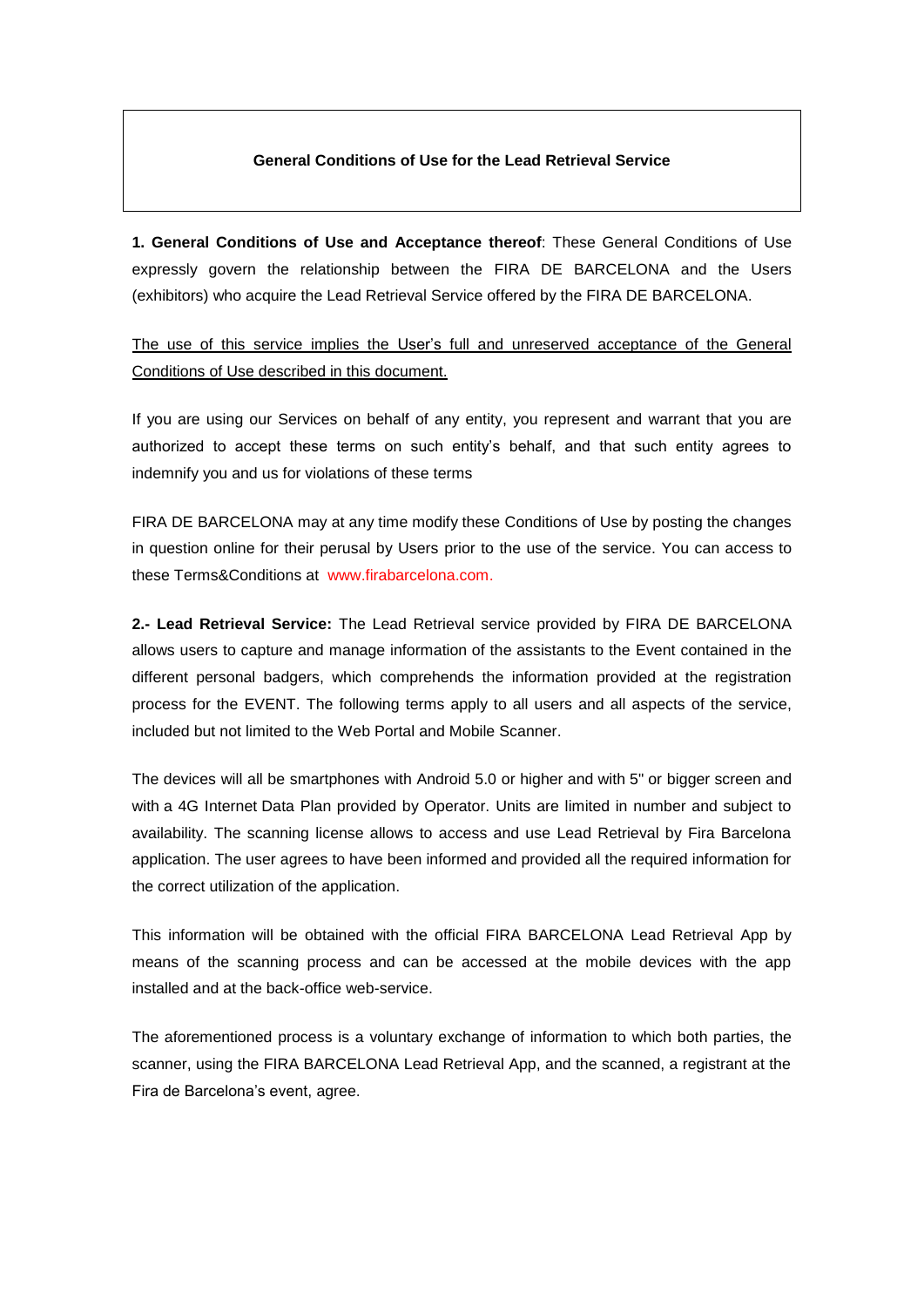**3. Access to the Lead Retrieval Service**: Users may access the Lead Retrieval Service in their capacity as an exhibitor or trade visitor at at event organized by Fira Barcelona. If the User accesses the service as an exhibitor, he/she must enter his/her username and password. The username and password provided are the identifying elements that enable the User to access this service and are personal and non-transferable.

**4. Obligations of the User:** The User is obliged to use the Lead Retrieval Service in a diligent, correct and lawful manner and undertakes to refrain from:

**a)** Using it for purposes or ends that are contrary to the law, morals, good manners or public order.

**b)** The User undertakes to provide full and accurate information when registering for and making use of the service, and to update these details to ensure that this information is complete and accurate at all times

**c)** The User undertakes to use the personal data according to his/her national laws and with respect to the EU legislation. In all cases its compulsory the attendee's prior authorisation in order to use their data.

The User's failure to abide by the above obligations in relation to the use of the service shall entitle FIRA DE BARCELONA, at its discretion and without prior notice, to block the User's access to the Lead Retrieval Service if it believes the User has breached the Conditions of Use. Any such breach of these Conditions of Use constitutes unlawful and unfair business practice which could be detrimental to FIRA DE BARCELONA and/or the other Users of the service, and therefore the User accepts that he/she shall be liable for the consequences of any such damage, granting full indemnity to FIRA DE BARCELONA as the event organizer.

**5. Liability of FIRA DE BARCELONA:** The User acknowledges and accepts that the use of this service is entirely his/her own responsibility, granting full indemnity to FIRA DE BARCELONA.

FIRA DE BARCELONA shall only be liable for any damage that the User may incur as a result of using the service when this damage is attributable to the wilful misconduct of FIRA DE BARCELONA.

Notwithstanding the above, FIRA DE BARCELONA hereby states that it has adopted all the necessary measures, within its capabilities and the state of technology, to ensure the correct operation of the service.

At any time, FIRA DE BARCELONA reserves the right to: (1) modify or suspend access to part or all of the service for duly justified reasons; (2) modify part or all of any policy or condition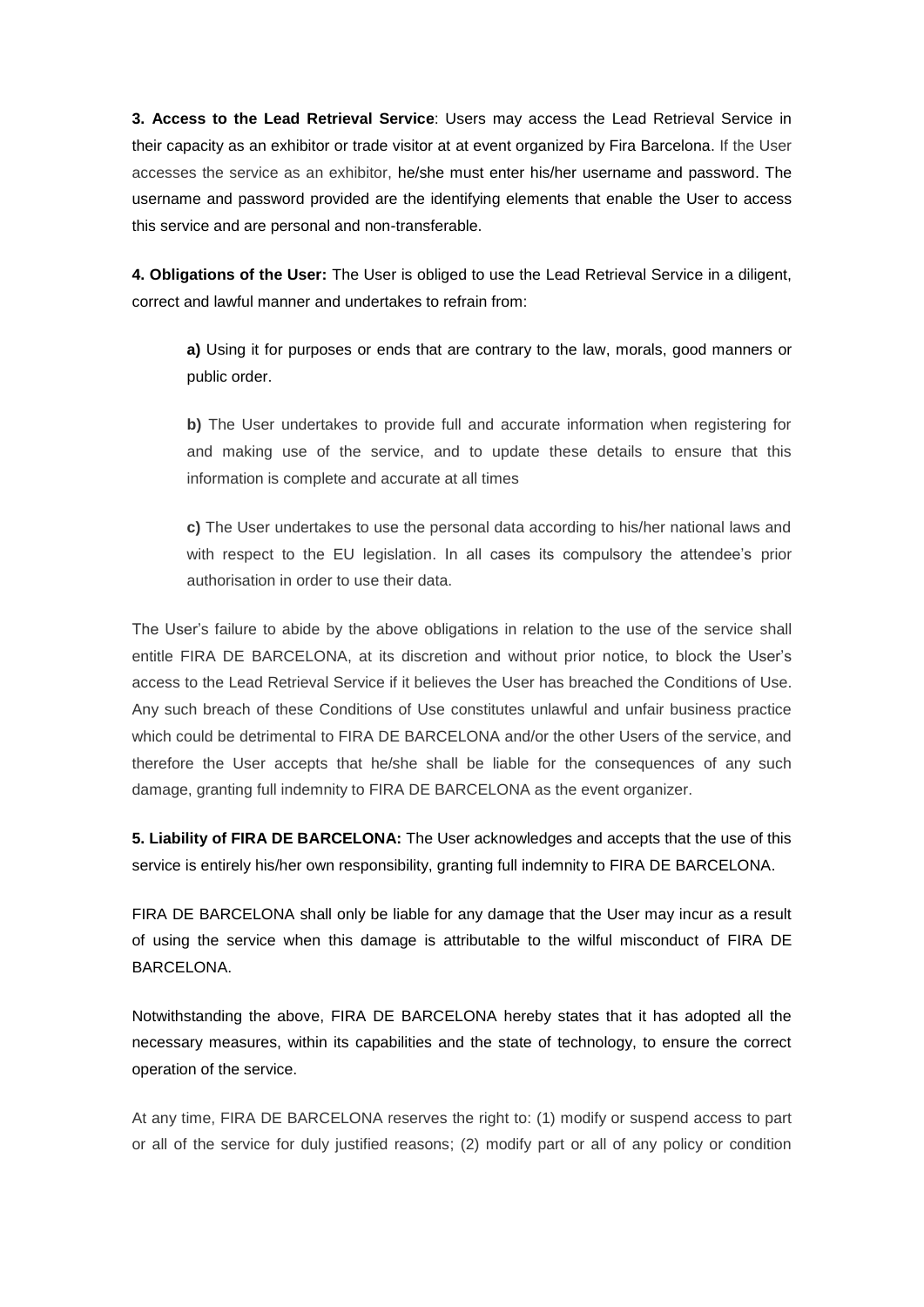applicable to the service; and (3) interrupt the operation of part or all of the service whenever it becomes necessary to carry out maintenance, correct errors, or implement other changes.

FIRA DE BARCELONA cannot guarantee that the Lead Retrieval Service does not contain any errors, nor that its use will bring the User specific results of an economic or any other nature.

FIRA DE BARCELONA shall not be responsible under any circumstances for indirect, accidental or fortuitous damages, including loss of profits, even though it may have been aware of the possibility of such damages occurring.

FIRA DE BARCELONA does not guarantee the required connectivity for the information synchronization and usage of the products, services or devices. Fira Barcelona Lead Retrieval is not to be held responsible for any consequences of the lack of connectivity.

In case of experiencing any malfunction, damage or loss of the device, or any issues with the services or products, Fira Barcelona Lead Retrieval encourages to notify any FIRA BARCELONA Lead Retrieval Service Desk and/or representative in a timely manner.

FIRA BARCELONA is not to be held responsible for any unforeseen acts that lead to cancelling or postponing the event, such as, but not limited to, demonstration/protests, strikes of any kind, structural damages, loss or shortages of power or acts of god. If any of the unforeseen acts would to take place, FIRA BARCELONA´s obligations shall be terminated and FIRA BARCELONA shall be entitled to all perceived payments.

**6.- Disclaimer:** Unless otherwise expressly set forth in writing, our site, the site materials, the third party content, the user content, any hyperlinks, our services and any other services and/or content included on or otherwise made available to you through our site (collectively, "FIRA DE BARCELONA content/services") are provided to you on an as is or as available basis without any representations or warranties or conditions of any kind. We do not warrant that any FIRA DE BARCELONA content/services are free of viruses or other harmful components. We make no representations or warranties with respect to the availability, reliability or security of any FIRA DE BARCELONA content/services. Unless otherwise expressly set forth in writing, we disclaim any and all other warranties and representations (express or implied, oral or written) with respect to all FIRA DE BARCELONA content/services whether alleged to arise by operation of law, by reason of custom or usage in the trade, by course of dealing or otherwise including: (i) any and all warranties of merchantability; (ii) any and all warranties of fitness or suitability for any purpose (whether or not we knew, have reason to know, have been advised, or are otherwise aware of any such purpose); and (iii) any and all warranties of non-infringement or condition of title.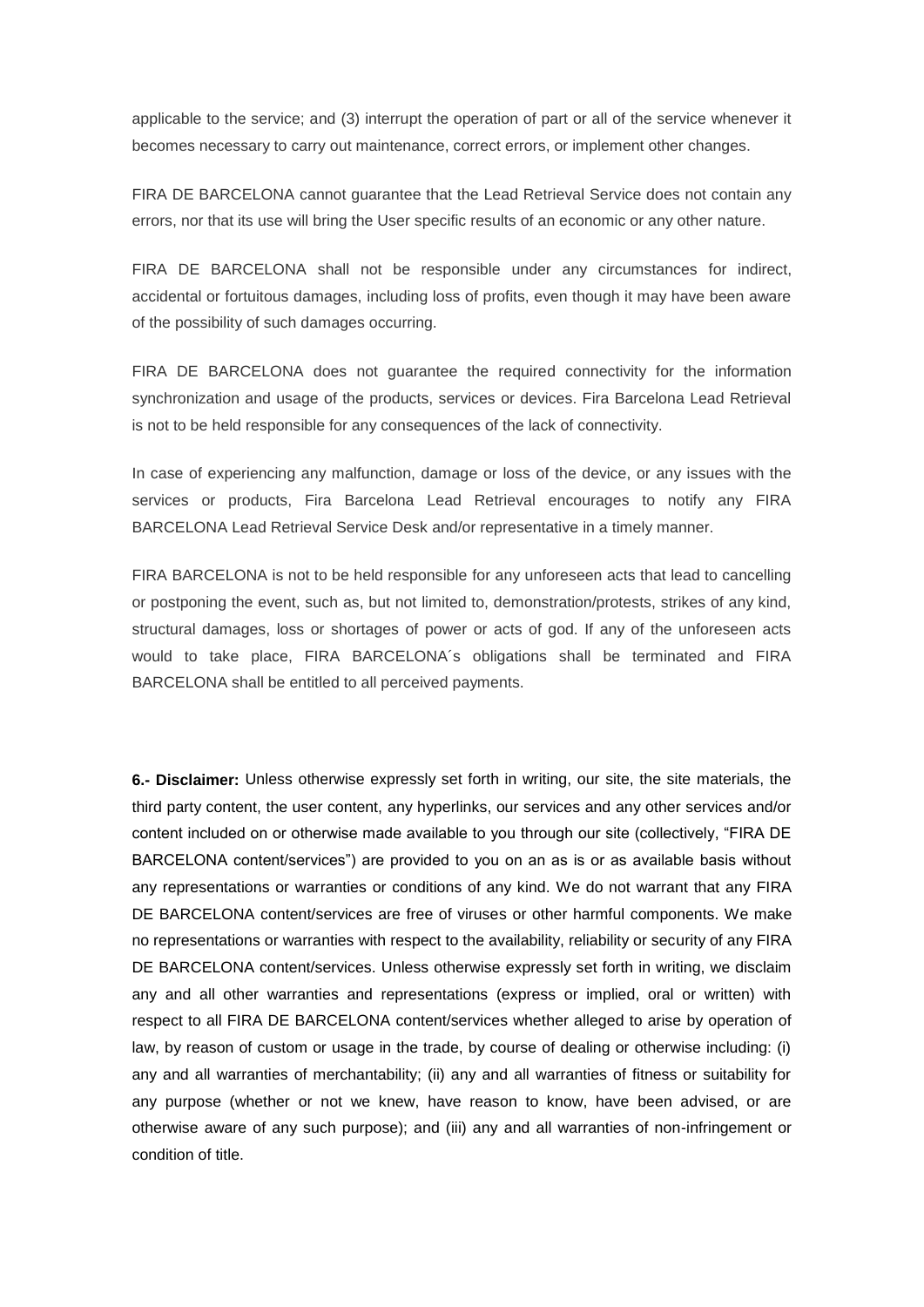**7. Cancellations:** The User may deregister from the Lead Retrieval Service at any time. Without entitlement to the return of any amounts paid up to that time, or to make any claim whatsoever. Please contact with the Lead retrieval team at [leadretrieval@firabarcelona.com](mailto:leadretrieval@firabarcelona.com)

**8.- Personal Data Protection:** You are informed that when collecting information and personal data (hereinafter "Personal Data") through these Devices, you will become a data processor and responsible for the treatment thereof according to the General Data Protection Regulation 679/2016 approved on the 26<sup>th</sup> of April 2016. Therefore, you may be required to:

a) Inform all visitors whose personal data you collect that such collection is carried out in accordance with the provisions of art. 13 of the aforementioned Regulation.

b) Guarantee the exercise of rights of access, rectification, limitation of processing, portability of data and opposition, as well as the right not to be subject to automated individual decisions including the creation of profiles.

c) Ensure that the appropriate technical and organizational measures are adopted to ensure and be able to demonstrate that the treatment is in accordance with the aforementioned Regulation.

d) Not distribute to third parties, without the prior written consent of the visitors, personal data that has been previously collected.

e) In general, you must comply with all applicable rules and regulations that apply to the collection, storage and processing of personal data.

f) To avoid any doubt or concern, neither FIRA DE BARCELONA nor the Event Organizer or its affiliates, nor any other party will be responsible for any breach of laws, rules or regulations (including but not limited to the General Data Protection Regulation and to Law 34/2002, approved on the 11th of July, regarding services of the information society and electronic commerce) regarding the collection and processing of Personal Data. You agree to defend, indemnify and compensate FIRA DE BARCELONA, the Event Organizer and its affiliates, and its directors, managers, employees, agents and contractors, against any demand for such breach.

**9. Applicable legislation:** The relationships established between the User and FIRA DE BARCELONA shall be governed by the provisions of Spanish law concerning applicable legislation and competent jurisdiction. Nevertheless, in cases where the law envisages the possibility of the parties being entitled to another jurisdiction, FIRA DE BARCELONA and the User hereby expressly relinquish any other jurisdiction they may be entitled to and agree to submit to the Courts and Tribunals of the city of Barcelona.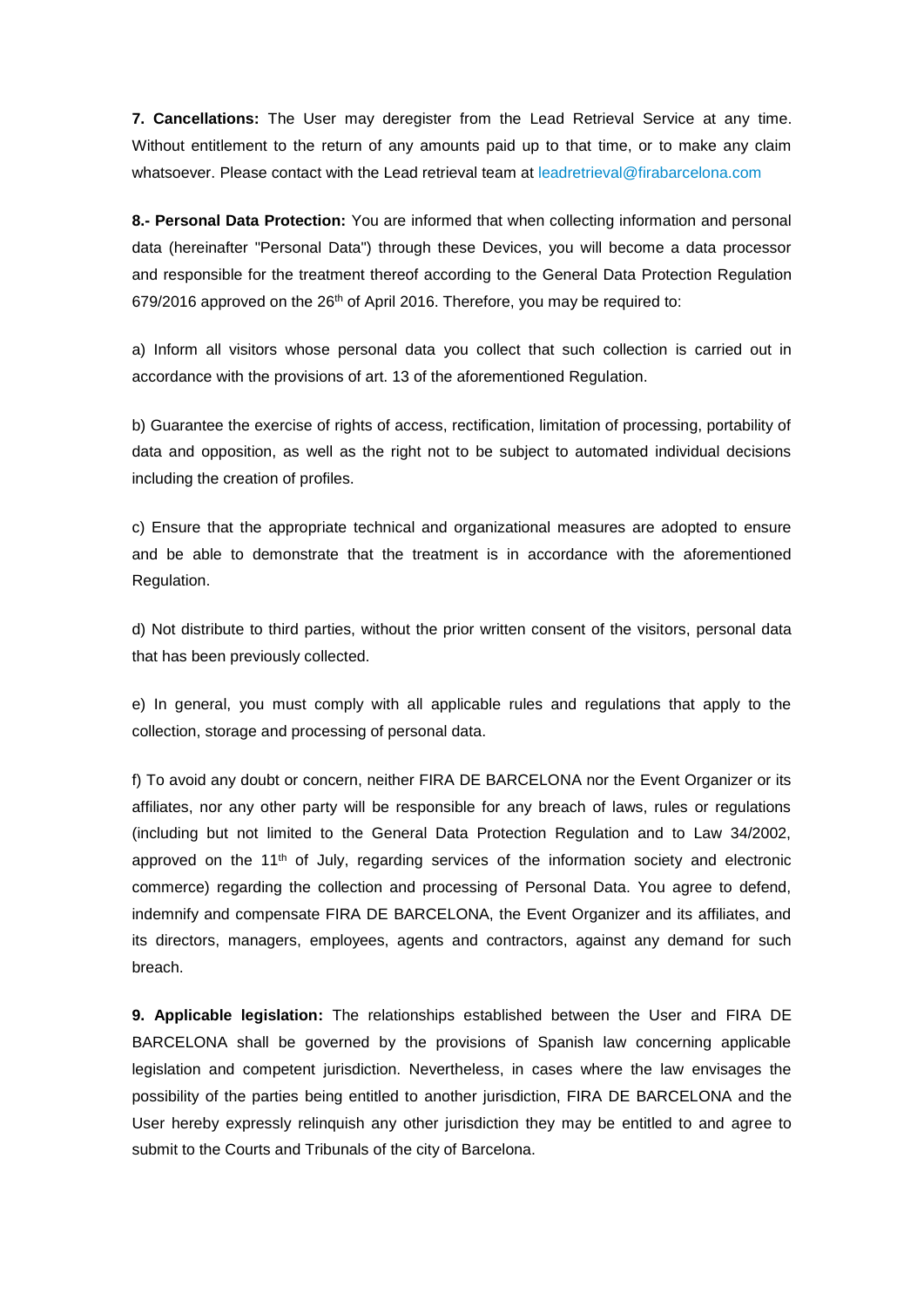In all cases, the regulations of Spanish Law shall apply.

# **PRODUCTS AND SERVICES**

#### **I. Orders and Deadlines**

- a. All orders placed before the celebration of the event must be fully paid at least 7 business days prior to the event date.
- b. Orders placed once the event has begun must be fully paid upon order.
- c. All orders placed once the event has begun are subject to availability.

## **II. Payment Terms and Cancellations**

- a. Orders with open balances 7 business days before the event starts will be cancelled. Orders can be re-processed for a 50€ fee if payment is received within 7 days till the event starts. In such cases the device configuration and/or delivery may be delayed.
- b. The cancelled orders are subject to on site pricing if the re-order is handled onsite. In these cases the configuration and delivery of the order may be delayed and is subject to availability.
- c. If the received payment differs from the published prices on the moment of the purchase, Fira Barcelona Lead Retrieval will adjust the payment amount to the price on the order form.
- d. All order revisions placed after the pre-event deadline are subject to a 50€ processing fee.
- e. No refunds will be given after the pre-event deadline.
- f. Any unused or not picked up devices, services or products are not refundable.
- g. If you experience any malfunction of your product, device or service, escalate immediately your issue to the Fira Barcelona Lead Retrieval Service Desk. Failing to do so in a timely manner will result in no refunds or replacement devices to be given.

## **III. On Site Services and Terms**

a. Orders for devices, products or services placed on site may require up to two hours of processing times and are subjected to availability. Fira Barcelona Lead Retrieval encourages customers to order with a considerable margin before the event starts.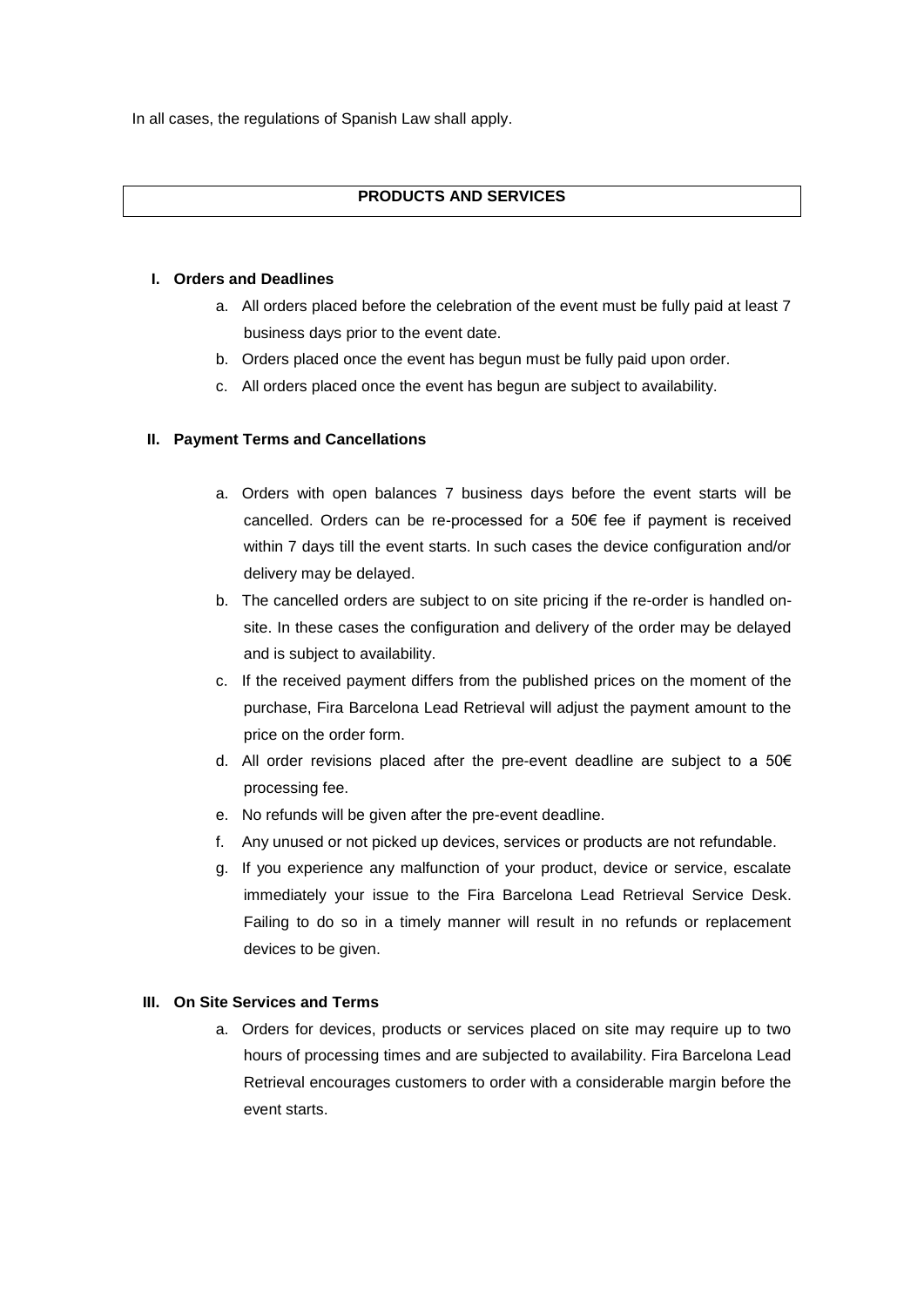- b. Any sort of modification or customization of Fira Barcelona Lead Retrieval products, devices or services are subject to technician availability and may be subjected to a processing fee.
- c. Fira Barcelona Lead Retrieval clients hereby agree to comply with all the Terms of Usage the Event Management and Fira Barcelona Lead Retrival. The violation of these terms by any client or party cannot be held against Fira Barcelona Lead Retrieval. The client agrees to hold Fira Barcelona Lead Retrieval harmless and have reserved the right to terminate the contracted services, without refund or any sort of compensation to the involved parties. In addition, Fira Barcelona Lead Retrieval holds the right not to deliver any sort of information (leads, surveys, etc.) in case of such a violation.

#### **IV. Mobile Scanner**

- a) The User agrees to have been informed and provided all the required information for the correct utilization of the application and Mobile Scanner.
- b) Mobile Scanner rental includes mobile device for scanning the badges, application of Lead Retrieval by Fira Barcelona and 1 scanning license. All the devices come preconfigured and ready to use.
- c) Mobile Scanner rental also includes 4G internet connectivity for the duration of the event, for the use of Lead Retrieval by Fira Barcelona only.
- d) FIRA BARCELONA is in no way responsible for the service provided by Operator and any malfunctions therein, nor guarantees the availability of 4G connectivity.
- e) All devices will be delivered with a power plug and usb cable or a 1 piece power plug. It´s the client´s responsibility to check all the complements are included and escalate the missing of any of the aforementioned complements to Lead Retrieval Service team. Failure to do so will result in the application of the replacement fee for any missing complements.
- f) All the Mobile Scanners of Lead Retrieval by Fira Barcelona will be delivered directly to the stand of the client (exhibitor) before the event in a period of time of 2 weeks before the official event opening and 120 min after the event opening (depending on the situation it can last up to 2 hours after the event opening). Applies to all the orders placed and paid 48 hours before the event opening.
- g) Orders for Mobile Scanners placed on site may require up to two hours of processing times and are subjected to availability. It is recommended that orders are placed with a considerable margin before the event starts.
- h) All the Mobile Scanners will be picked up directly from the stands on the last day of the event. The pick up can be scheduled by the customer/exhibitor,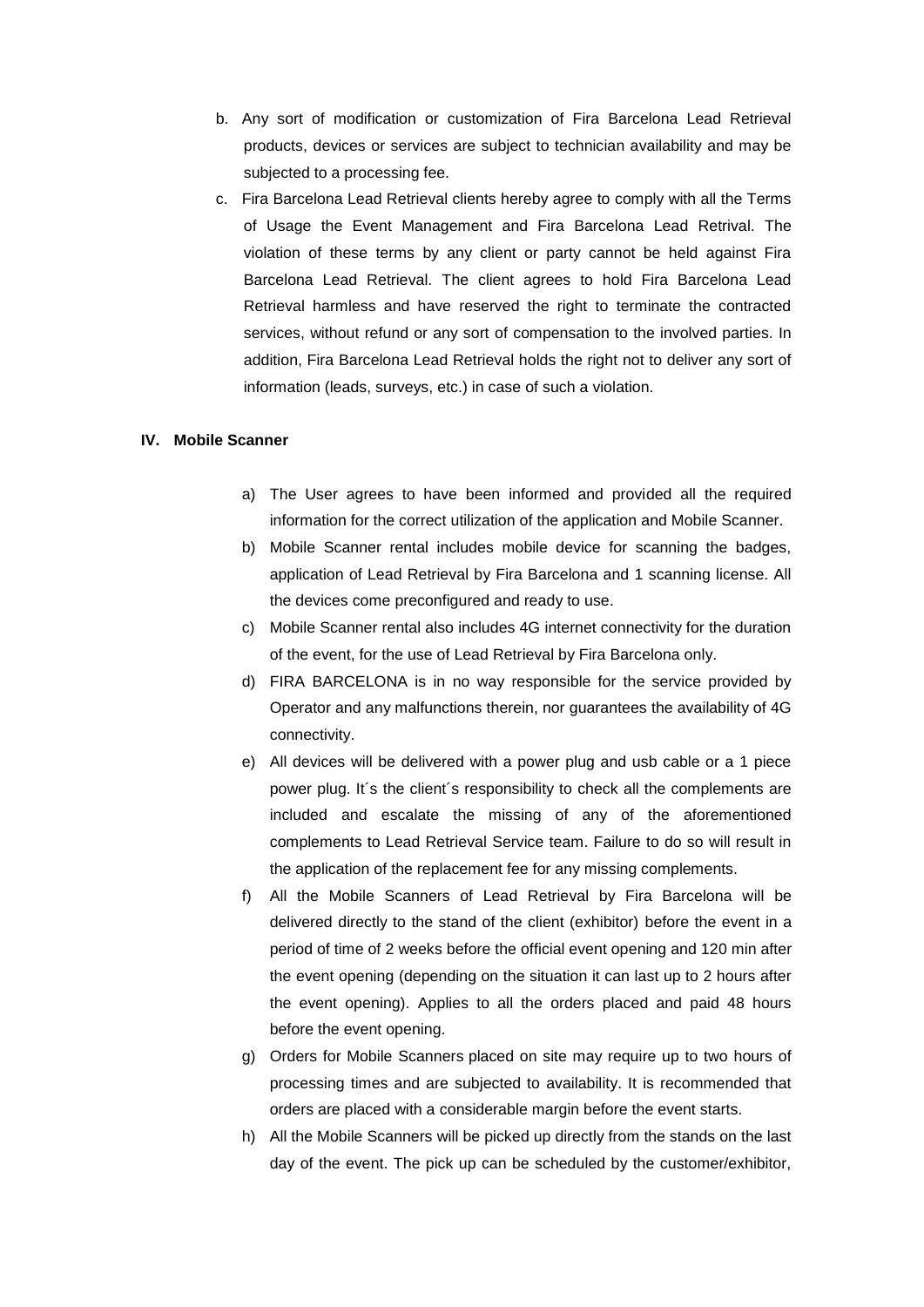but will be up to availability of Lead Retrieval Support team. All the devices must be picked up til 60min after the official event closing.

## **V. Web Portal**

- a. To use the Web Portal a computer and Internet connection is required. Fira Barcelona Lead Retrieval is not to be held responsible for the incidences of connectivity loss and thereof consequences or the malfunction of the computer and consequent Data loss, damage or corruption.
- b. The user agrees to have been informed and provided all the required information for the correct utilization of the Web Portal.
- c. To enter the Web Portal, the user will be provided a username and password. The username and password are personal and cannot be transferred.
- d. Only administrator user will have access to the Web Portal. Administrator user will be the person who will place the order of Lead Retrieval, unless indicating another person and contact details for administrator role. Scanner users will have no access to the Web Portal.
- a. Exhibitor Terms of Usage
	- i. The renter is responsible for a 200€ replacement fee for any damaged, stolen or lost Mobile Scanner. The renter is responsible for a 25€ replacement fee for any damaged, stolen or lost complement listed in "IV.e.".
	- ii. In case the renter has contracted the FIRA BARCELONA Lead Retrieval Loss or Damage Waiver, FIRA BARCELONA Lead Retrieval will waive the renter´s responsibility to return the device and/or its complements or to return it/them undamaged.
	- iii. The following rules apply to FIRA BARCELONA Lead Retrieval Loss or Damage Waiver:
		- 1. FIRA BARCELONA Lead Retrieval Loss or Damage Waiver, waives the responsibility of the renter to return the rented device and/or its complements or to return them undamaged.
		- 2. The renter must report the damage, loss or theft to a FIRA BARCELONA Lead Retrieval Service Desk and/or representative immediately.
		- 3. For any stolen or lost device, the renter must file a police report and present a copy to a FIRA BARCELONA Lead Retrieval Service Desk and/or representative. Failing to present the copy within the next 24 hours of informing the loss or theft of the device, will void the waive of responsibility and the renter will be responsible to pay the corresponding replacement fee.